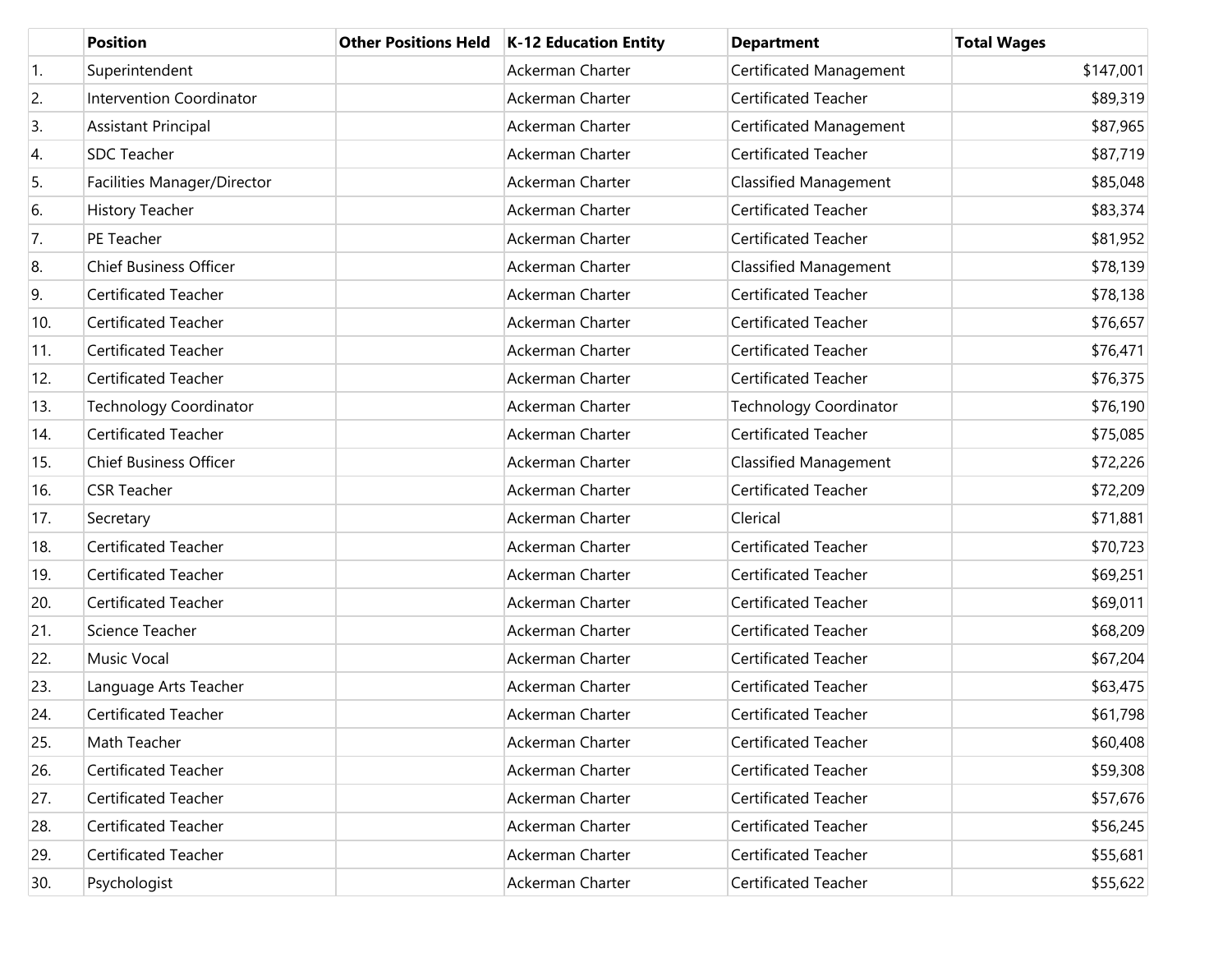| 31. | Certificated Pupil Support Sal     |                                                       | Ackerman Charter        | Ackerman Charter School<br><b>District</b> | \$54,040 |
|-----|------------------------------------|-------------------------------------------------------|-------------------------|--------------------------------------------|----------|
| 32. | Psychologist                       |                                                       | <b>Ackerman Charter</b> | <b>Certificated Teacher</b>                | \$51,900 |
| 33. | Band                               |                                                       | Ackerman Charter        | <b>Certificated Teacher</b>                | \$48,229 |
| 34. | <b>RSP Teacher</b>                 |                                                       | Ackerman Charter        | <b>Certificated Teacher</b>                | \$47,871 |
| 35. | <b>Classified Support Salaries</b> |                                                       | Ackerman Charter        | Ackerman Charter School<br>District        | \$47,826 |
| 36. | Custodial/Maint                    |                                                       | Ackerman Charter        | <b>Other Classified</b>                    | \$47,339 |
| 37. | Certificated Teacher               |                                                       | Ackerman Charter        | <b>Certificated Teacher</b>                | \$47,250 |
| 38. | Kids Club Director                 |                                                       | Ackerman Charter        | <b>Other Classified</b>                    | \$45,970 |
| 39. | <b>Music Vocal</b>                 |                                                       | Ackerman Charter        | <b>Certificated Teacher</b>                | \$45,252 |
| 40. | <b>Certificated Teacher</b>        |                                                       | Ackerman Charter        | <b>Certificated Teacher</b>                | \$43,874 |
| 41. | Certificated Teacher               |                                                       | Ackerman Charter        | <b>Certificated Teacher</b>                | \$41,200 |
| 42. | Cafeteria Director                 |                                                       | Ackerman Charter        | <b>Classified Management</b>               | \$36,461 |
| 43. | <b>Certificated Teacher</b>        |                                                       | Ackerman Charter        | <b>Certificated Teacher</b>                | \$34,681 |
| 44. | Attendance Clerk                   | Instructional Aide,<br>Learning Center, Lunch<br>Duty | Ackerman Charter        | <b>Instructional Aide</b>                  | \$31,717 |
| 45. | Custodial/Maint                    | Lunch Duty, SIPPS                                     | Ackerman Charter        | <b>Other Classified</b>                    | \$29,603 |
| 46. | Kids Club Assistants               | Class. Support-<br>Overtime                           | Ackerman Charter        | <b>Other Classified</b>                    | \$25,162 |
| 47. | Cafeteria Assistant                |                                                       | Ackerman Charter        | <b>Other Classified</b>                    | \$24,546 |
| 48. | <b>Other Class. Salaries</b>       | Class. Support-<br>Overtime                           | Ackerman Charter        | Ackerman Charter School<br>District        | \$23,876 |
| 49. | <b>RSP</b> Aide                    | Lunch Duty                                            | Ackerman Charter        | <b>Instructional Aide</b>                  | \$20,633 |
| 50. | Attendance Clerk                   |                                                       | Ackerman Charter        | <b>Instructional Aide</b>                  | \$20,336 |
| 51. | Certificated Teacher               |                                                       | Ackerman Charter        | Certificated Teacher                       | \$20,213 |
| 52. | Speech Lang Pathologist Asst       |                                                       | Ackerman Charter        | <b>Other Classified</b>                    | \$19,150 |
| 53. | Certificated Teacher               |                                                       | Ackerman Charter        | Certificated Teacher                       | \$18,006 |
| 54. | Learning Center                    | <b>Instructional Aide</b>                             | Ackerman Charter        | Instructional Aide                         | \$17,812 |
| 55. | Other Class. Salaries              | Class. Support-<br>Overtime                           | Ackerman Charter        | Ackerman Charter School<br>District        | \$17,029 |
| 56. | RSP Aide                           | Lunch Duty, SIPPS                                     | Ackerman Charter        | <b>Instructional Aide</b>                  | \$15,938 |
| 57. | Technology Lab Specialist I        |                                                       | Ackerman Charter        | Other Classified                           | \$15,676 |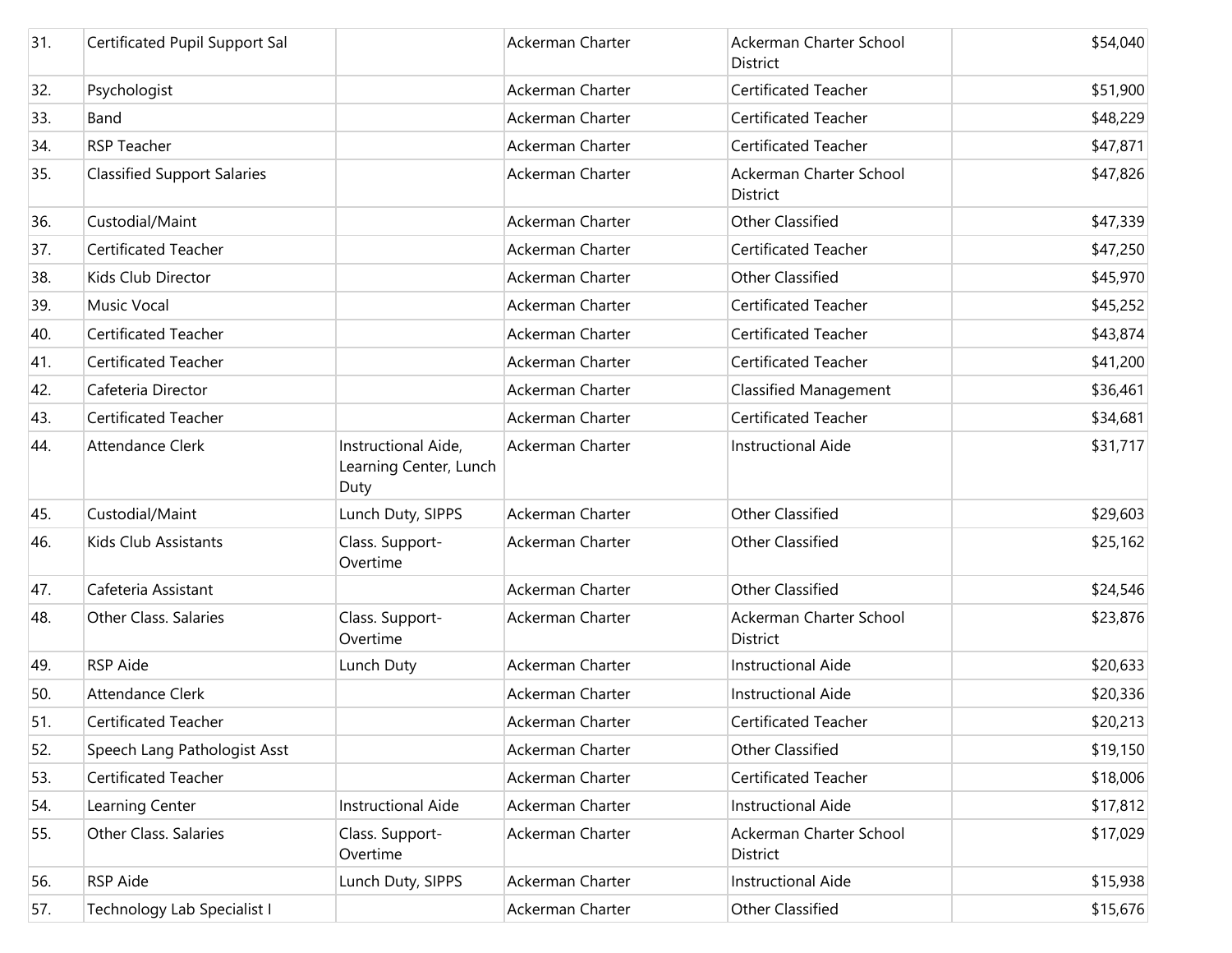| 58. | <b>Accounting Clerk</b>         |                                               | Ackerman Charter | <b>Instructional Aide</b>                  | \$15,042 |
|-----|---------------------------------|-----------------------------------------------|------------------|--------------------------------------------|----------|
| 59. | Other Class. Salaries           |                                               | Ackerman Charter | Ackerman Charter School<br><b>District</b> | \$14,476 |
| 60. | Lunch Duty                      |                                               | Ackerman Charter | <b>Instructional Aide</b>                  | \$14,407 |
| 61. | PE Aide                         | Lunch Duty, Lunch<br>Duty                     | Ackerman Charter | <b>Instructional Aide</b>                  | \$14,200 |
| 62. | Learning Center                 | <b>Instructional Aide</b>                     | Ackerman Charter | <b>Instructional Aide</b>                  | \$14,044 |
| 63. | Librarian                       |                                               | Ackerman Charter | <b>Other Classified</b>                    | \$13,320 |
| 64. | Instructional Aide              |                                               | Ackerman Charter | <b>Instructional Aide</b>                  | \$11,163 |
| 65. | Medical Technician              |                                               | Ackerman Charter | Other Classified                           | \$10,832 |
| 66. | <b>Other Class. Salaries</b>    |                                               | Ackerman Charter | Ackerman Charter School<br><b>District</b> | \$10,577 |
| 67. | Lunch Duty                      | Learning Center,<br><b>Instructional Aide</b> | Ackerman Charter | <b>Instructional Aide</b>                  | \$10,492 |
| 68. | Learning Center                 |                                               | Ackerman Charter | <b>Instructional Aide</b>                  | \$10,009 |
| 69. | Certificate Sub                 | Teachers-Substitutes                          | Ackerman Charter | <b>Certificated Teacher</b>                | \$8,600  |
| 70. | Instructional Aide              |                                               | Ackerman Charter | <b>Instructional Aide</b>                  | \$7,561  |
| 71. | <b>Instructional Aide</b>       |                                               | Ackerman Charter | <b>Instructional Aide</b>                  | \$6,907  |
| 72. | Maint/Groundskeeper/Custodial   |                                               | Ackerman Charter | <b>Classified Management</b>               | \$6,811  |
| 73. | <b>Instructional Aide</b>       |                                               | Ackerman Charter | <b>Instructional Aide</b>                  | \$6,198  |
| 74. | <b>Other Class. Salaries</b>    |                                               | Ackerman Charter | Ackerman Charter School<br><b>District</b> | \$5,686  |
| 75. | <b>Instructional Aide</b>       |                                               | Ackerman Charter | <b>Instructional Aide</b>                  | \$5,629  |
| 76. | Kids Club Assistants            |                                               | Ackerman Charter | <b>Other Classified</b>                    | \$4,910  |
| 77. | Certificate Sub                 |                                               | Ackerman Charter | <b>Certificated Teacher</b>                | \$4,275  |
| 78. | Kids Club Assistants            |                                               | Ackerman Charter | Other Classified                           | \$3,337  |
| 79. | Class. Support-Temp. Assignment |                                               | Ackerman Charter | Ackerman Charter School<br>District        | \$3,200  |
| 80. | Certificate Sub                 |                                               | Ackerman Charter | <b>Certificated Teacher</b>                | \$2,475  |
| 81. | Other Class-Extra Assignment    | <b>Classified Support</b><br><b>Salaries</b>  | Ackerman Charter | Ackerman Charter School<br>District        | \$2,216  |
| 82. | Certificate Sub                 |                                               | Ackerman Charter | <b>Certificated Teacher</b>                | \$2,100  |
| 83. | Kids Club Assistants            |                                               | Ackerman Charter | Other Classified                           | \$2,095  |